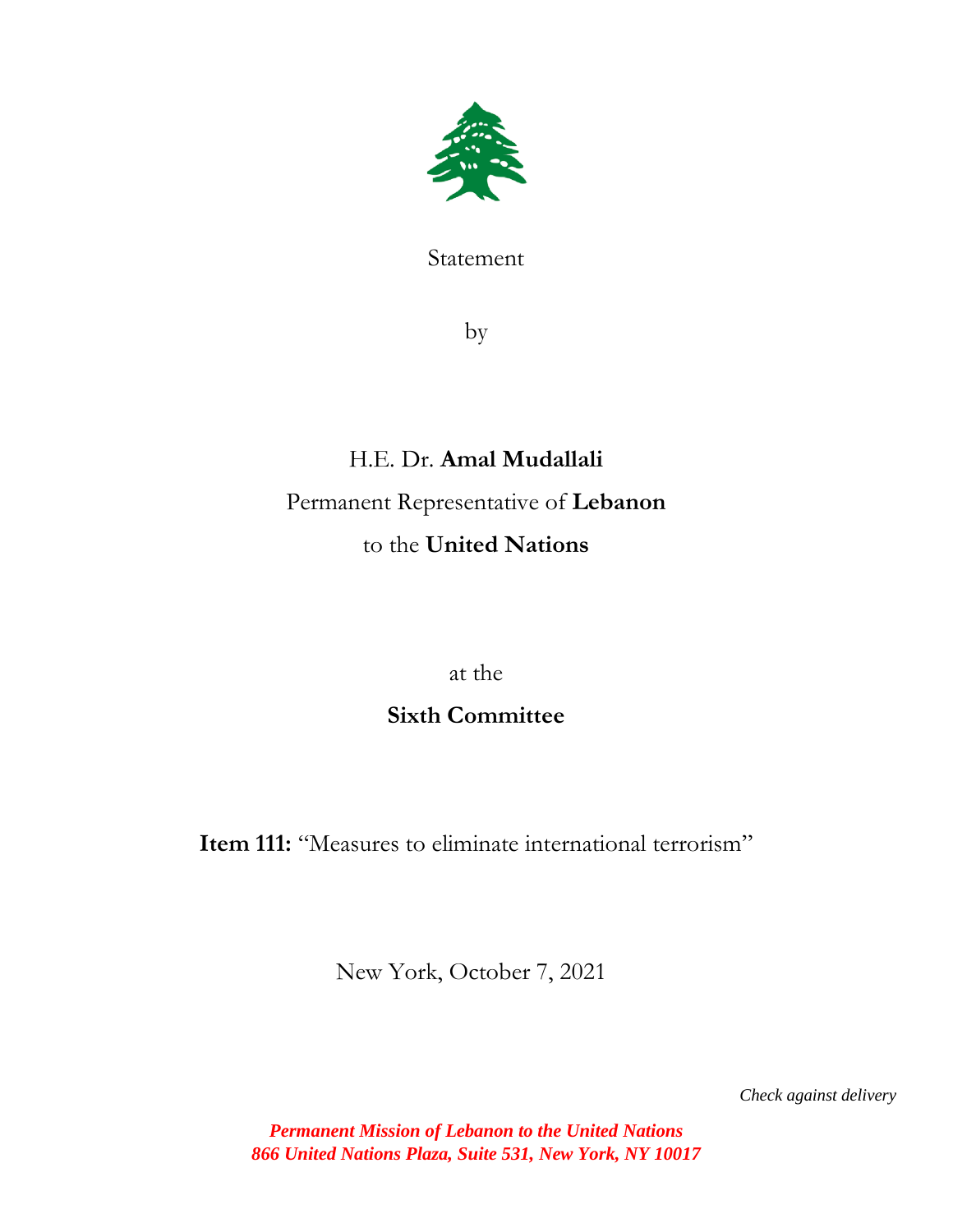## Madame Chair,

Let me start by congratulating you and the members of the Bureau on your election to steer the work of this Committee, and be assured of my delegation's support throughout the session. I would also like to express my gratitude to the Codification Division of the Office of Legal Affairs for its support to our work.

My delegation associates itself with the statements from the Non-Aligned Movement and the Organization of Islamic Cooperation.

## Madame Chair,

Several of us last year, at this debate, warned about the impact of the pandemicand its related measures, particularly on the exacerbation of inequalities and grievances, and about how terrorist and violent extremist groups sought to exploit them.

One year later, these grievances and inequalities may be further amplified by the disparities, as we have witnessed in the global access to COVID-19 vaccines, leading to further risks of terrorist and violent radicalizations. This is a proof of the importance of a comprehensive approach in preventing and countering the terrorist threat. Such approach is contained in the mutually reinforcing four pillarsof the Global Counter-Terrorism Strategy, and in this regard Lebanon welcomes the conclusion and consensual adoption of the seventh review in July of this year, and is committed to its implementation.

My delegation continues to call for the importance of tackling root causes that cancontribute to the spread of terrorism. We also continue to emphasize the importance of promoting inclusive societies, fostering socio- economic opportunities, women and youth empowerment, respect for human rights, and finding a resolution to protracted and unresolved conflicts. In these times of increased tensions and divisions, we need to double down on andenhance international cooperation and solidarity.

#### Madame Chair,

In the midst of a financial, social and humanitarian crisis, Lebanon is grateful for the help of the UN system and to our international partners. We thank those countries that have provided support for the Lebanese Armed Forces and Security forces, heavily impacted by the current crisis as well as the assistance provided tohelp alleviate the humanitarian impact endured by people in Lebanon.

#### Madame Chair,

Too many Lebanese have borne the brunt of terrorism, and I here reiterate mycountry's firm condemnation of all terrorist acts, committed around the world. It is essential to recall that terrorism cannot be associated with any religion, nationality or ethnic group. Furthermore, in no way should terrorism be equated with the right of people to resist foreign occupation, rooted in international law, in an attempt to crush the legitimate aspirations of people for self-determination.

Lebanon is party to various international legal instruments to prevent terroristacts and is committed to ensure respect of relevant UN resolutions. Lebanon adopted in previous years a national public terrorist list in line with UNSecurity Council Resolution 1373, as well as regulations to implement 'freezing without delay' requirements.